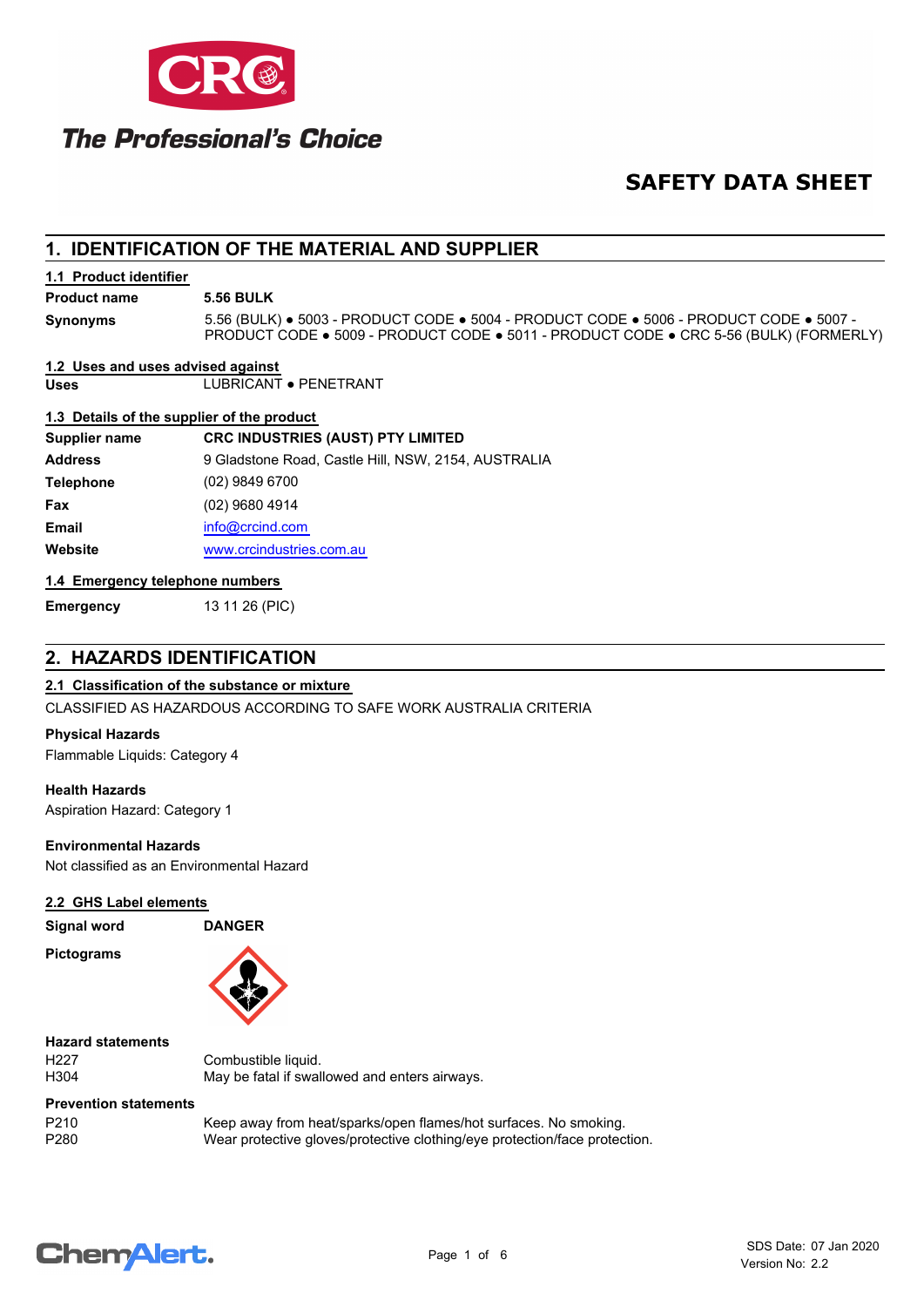#### **Response statements**

P301 + P310 IF SWALLOWED: Immediately call a POISON CENTER or doctor/physician. P331 Do NOT induce vomiting.<br>P370 + P378 In case of fire: Use appro In case of fire: Use appropriate media for extinction.

#### **Storage statements**

P403 + P235 Store in a well-ventilated place. Keep cool. P405 Store locked up.

# **Disposal statements**

P501 Dispose of contents/container in accordance with relevant regulations.

#### **2.3 Other hazards**

No information provided.

# **3. COMPOSITION/ INFORMATION ON INGREDIENTS**

# **3.1 Substances / Mixtures**

| Ingredient                                  | <b>CAS Number</b>        | <b>EC Number</b>         | <b>Content</b> |
|---------------------------------------------|--------------------------|--------------------------|----------------|
| DISTILLATES (PETROLEUM), HYDROTREATED LIGHT | 64742-47-8               | 265-149-8                | >60%           |
| MINERAL OIL (SOLVENT/HIGHLY REFINED)        | $\overline{\phantom{0}}$ |                          | 10 to 30%      |
| CORROSION INHIBITOR(S)                      |                          | $\overline{\phantom{a}}$ | $~10\%$        |

# **4. FIRST AID MEASURES**

# **4.1 Description of first aid measures**

| Eye                         | If in eyes, hold eyelids apart and flush continuously with running water. Continue flushing until advised to<br>stop by a Poisons Information Centre, a doctor, or for at least 15 minutes.                 |  |  |
|-----------------------------|-------------------------------------------------------------------------------------------------------------------------------------------------------------------------------------------------------------|--|--|
| Inhalation                  | If inhaled, remove from contaminated area. Apply artificial respiration if not breathing.                                                                                                                   |  |  |
| <b>Skin</b>                 | If skin or hair contact occurs, remove contaminated clothing and flush skin and hair with running water.<br>Continue flushing with water until advised to stop by a Poisons Information Centre or a doctor. |  |  |
| Ingestion                   | For advice, contact a Poisons Information Centre on 13 11 26 (Australia Wide) or a doctor (at once).                                                                                                        |  |  |
| <b>First aid facilities</b> | Eye wash facilities and safety shower should be available.                                                                                                                                                  |  |  |

# **4.2 Most important symptoms and effects, both acute and delayed**

See Section 11 for more detailed information on health effects and symptoms.

# **4.3 Immediate medical attention and special treatment needed**

Treat symptomatically.

# **5. FIRE FIGHTING MEASURES**

# **5.1 Extinguishing media**

Dry agent, carbon dioxide or foam. Prevent contamination of drains and waterways.

# **5.2 Special hazards arising from the substance or mixture**

Combustible. May evolve carbon oxides and hydrocarbons when heated to decomposition.

# **5.3 Advice for firefighters**

Evacuate area and contact emergency services. Toxic gases may be evolved in a fire situation. Remain upwind and notify those downwind of hazard. Wear full protective equipment including Self Contained Breathing Apparatus (SCBA) when combating fire. Use waterfog to cool intact containers and nearby storage areas.

# **5.4 Hazchem code**

None allocated.

# **6. ACCIDENTAL RELEASE MEASURES**

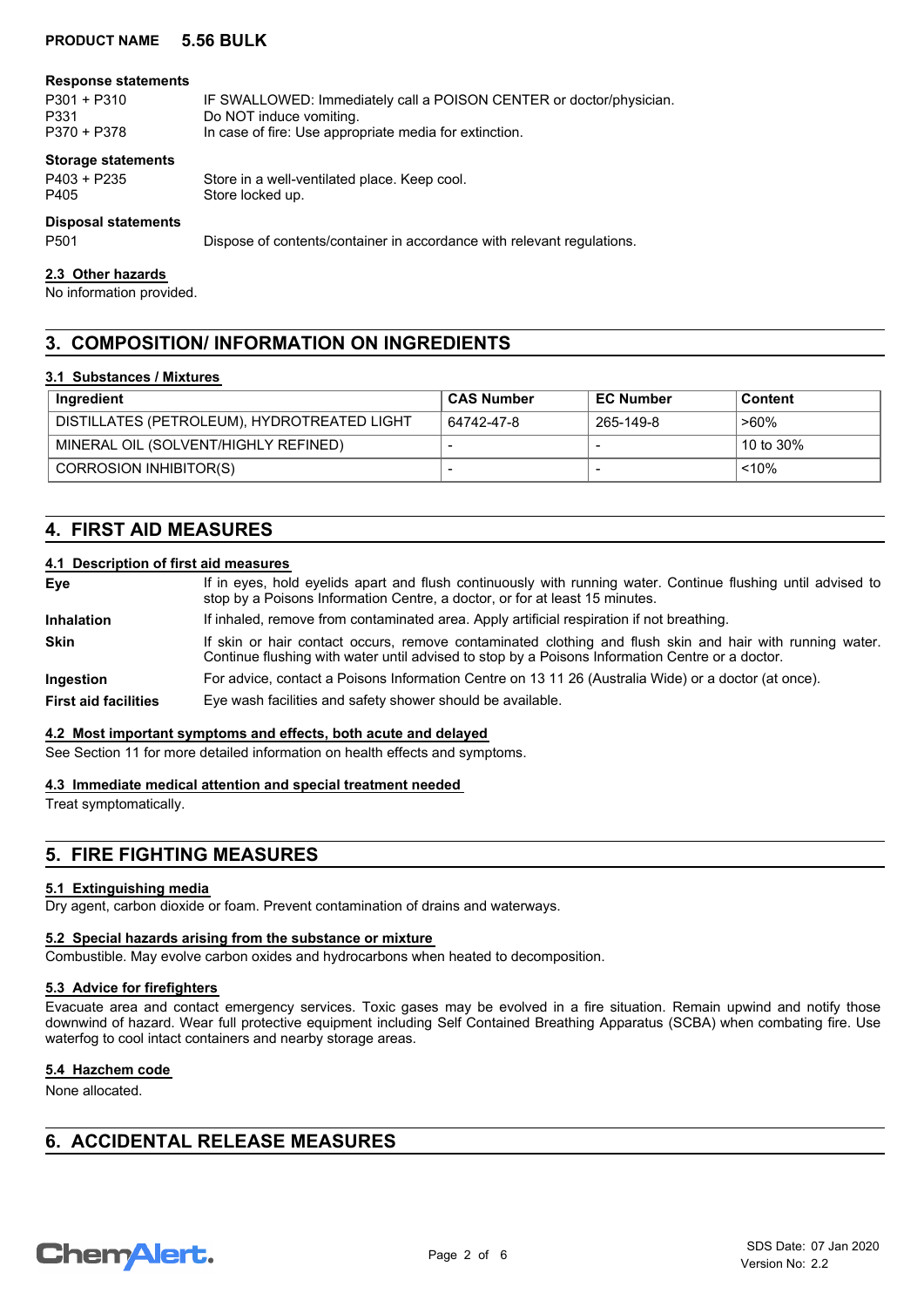# **6.1 Personal precautions, protective equipment and emergency procedures**

Wear Personal Protective Equipment (PPE) as detailed in section 8 of the SDS. Clear area of all unprotected personnel. Ventilate area where possible. Contact emergency services where appropriate.

# **6.2 Environmental precautions**

Prevent product from entering drains and waterways.

#### **6.3 Methods of cleaning up**

Contain spillage, then cover / absorb spill with non-combustible absorbent material (vermiculite, sand, or similar), collect and place in suitable containers for disposal. Eliminate all sources of ignition.

#### **6.4 Reference to other sections**

See Sections 8 and 13 for exposure controls and disposal.

# **7. HANDLING AND STORAGE**

# **7.1 Precautions for safe handling**

Before use carefully read the product label. Use of safe work practices are recommended to avoid eye or skin contact and inhalation. Observe good personal hygiene, including washing hands before eating. Prohibit eating, drinking and smoking in contaminated areas.

# **7.2 Conditions for safe storage, including any incompatibilities**

Store in a cool, dry, well ventilated area, removed from incompatible substances, heat or ignition sources and foodstuffs. Ensure containers are adequately labelled, protected from physical damage and sealed when not in use. Check regularly for leaks or spills. Large storage areas should have appropriate ventilation systems. Store as a Class C1 Combustible Liquid (AS1940).

# **7.3 Specific end uses**

No information provided.

# **8. EXPOSURE CONTROLS / PERSONAL PROTECTION**

# **8.1 Control parameters**

# **Exposure standards**

| Ingredient       | <b>Reference</b> | <b>TWA</b> |                   | <b>STEL</b> |                   |
|------------------|------------------|------------|-------------------|-------------|-------------------|
|                  |                  | ppm        | mq/m <sup>3</sup> | ppm         | mg/m <sup>3</sup> |
| Mineral Oil Mist | SWA [AUS]        | $- -$      |                   | $- -$       | $\sim$            |

# **Biological limits**

No biological limit values have been entered for this product.

# **8.2 Exposure controls**

Avoid inhalation. Use in well ventilated areas. Where an inhalation risk exists, mechanical extraction ventilation is recommended. Maintain vapour levels below the recommended exposure standard. **Engineering controls**

# **PPE**

| Eye / Face         | Wear splash-proof goggles.                                                          |
|--------------------|-------------------------------------------------------------------------------------|
| <b>Hands</b>       | Wear nitrile or neoprene gloves.                                                    |
| <b>Body</b>        | When using large quantities or where heavy contamination is likely, wear coveralls. |
| <b>Respiratory</b> | Where an inhalation risk exists, wear a Type A (Organic vapour) respirator.         |



# **9. PHYSICAL AND CHEMICAL PROPERTIES**

# **9.1 Information on basic physical and chemical properties**

**Appearance** CLEAR AMBER LIQUID **Odour** PLEASANT ODOUR **Flammability** CLASS C1 COMBUSTIBLE

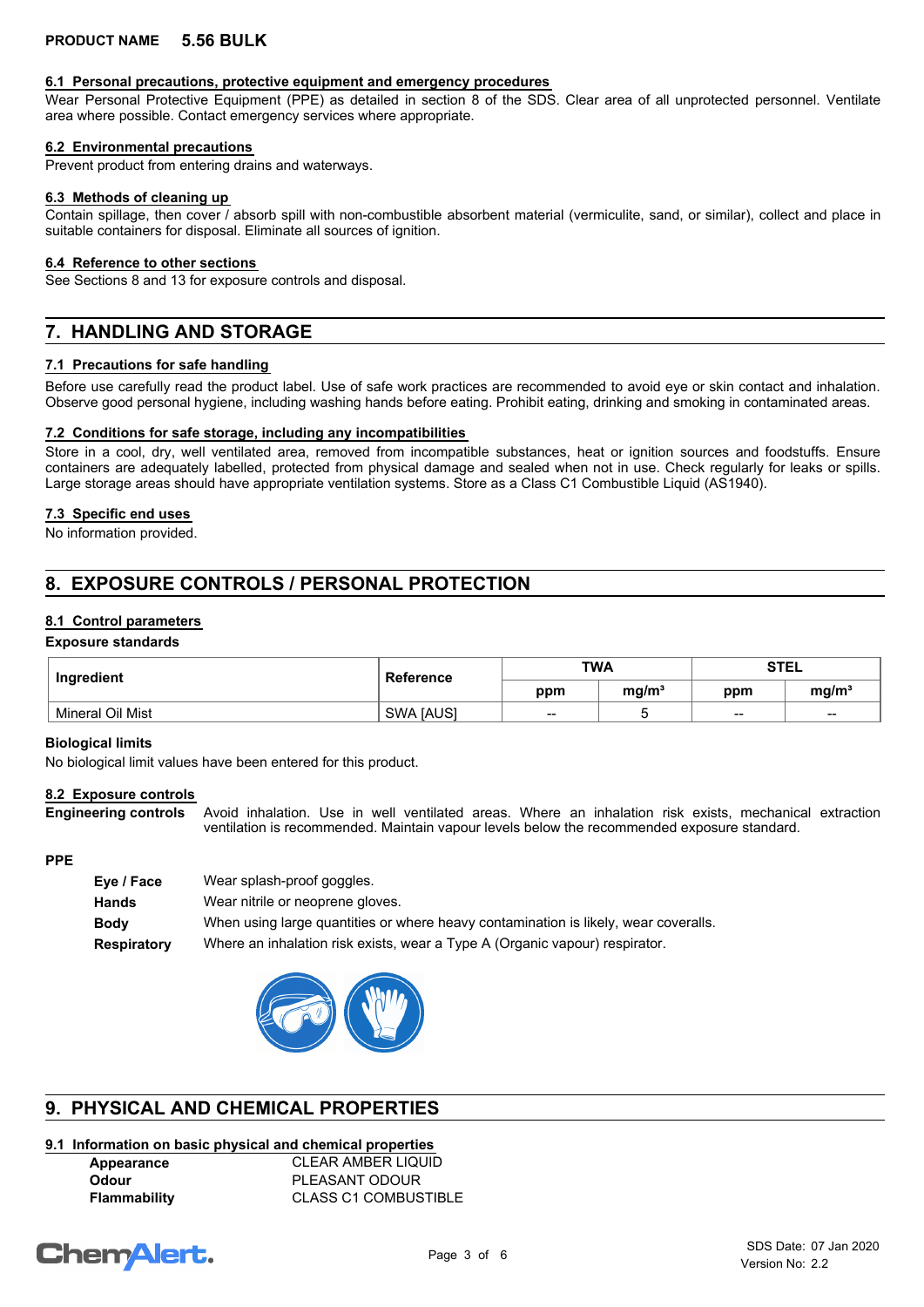# **9.1 Information on basic physical and chemical properties**

| <b>Flash point</b>               | $70^{\circ}$ C               |
|----------------------------------|------------------------------|
| <b>Boiling point</b>             | 193°C (Initial)              |
| <b>Melting point</b>             | <b>NOT AVAILABLE</b>         |
| <b>Evaporation rate</b>          | $0.05$ (n-Butyl acetate = 1) |
| рH                               | <b>NOT AVAILABLE</b>         |
| <b>Vapour density</b>            | $> 1$ (Air = 1)              |
| <b>Specific gravity</b>          | 0.81                         |
| Solubility (water)               | <b>INSOLUBLE</b>             |
| Vapour pressure                  | $0.23$ mm Hq                 |
| <b>Upper explosion limit</b>     | $12\%$                       |
| Lower explosion limit            | 1.4%                         |
| <b>Partition coefficient</b>     | <b>NOT AVAILABLE</b>         |
| <b>Autoignition temperature</b>  | $550^{\circ}$ C              |
| <b>Decomposition temperature</b> | <b>NOT AVAILABLE</b>         |
| <b>Viscosity</b>                 | <b>NOT AVAILABLE</b>         |
| <b>Explosive properties</b>      | <b>NOT AVAILABLE</b>         |
| <b>Oxidising properties</b>      | <b>NOT AVAILABLE</b>         |
| <b>Odour threshold</b>           | <b>NOT AVAILABLE</b>         |
| 9.2 Other information            |                              |
| % Volatiles                      | 82 %                         |
|                                  |                              |

# **10. STABILITY AND REACTIVITY**

# **10.1 Reactivity**

Carefully review all information provided in sections 10.2 to 10.6.

# **10.2 Chemical stability**

Stable under recommended conditions of storage.

# **10.3 Possibility of hazardous reactions**

Polymerization is not expected to occur.

# **10.4 Conditions to avoid**

Avoid heat, sparks, open flames and other ignition sources.

# **10.5 Incompatible materials**

Incompatible with oxidising agents (e.g. hypochlorites), acids (e.g. nitric acid), heat and ignition sources.

# **10.6 Hazardous decomposition products**

May evolve carbon oxides and hydrocarbons when heated to decomposition.

# **11. TOXICOLOGICAL INFORMATION**

# **11.1 Information on toxicological effects**

**Acute toxicity** Acute exposure may result in nausea, vomiting, abdominal pain, diarrhoea, dizziness and drowsiness.

# **Information available for the ingredients:**

| Ingredient                                     |                                                                                                                                                                               | Oral LD50          | Dermal LD50             | <b>Inhalation LC50</b>   |
|------------------------------------------------|-------------------------------------------------------------------------------------------------------------------------------------------------------------------------------|--------------------|-------------------------|--------------------------|
| DISTILLATES (PETROLEUM), HYDROTREATED<br>LIGHT |                                                                                                                                                                               | > 2000 mg/kg (rat) | $>$ 2000 mg/kg (rabbit) | $\overline{\phantom{a}}$ |
| Skin                                           | Contact may result in drying and defatting of the skin, rash and dermatitis.                                                                                                  |                    |                         |                          |
| Eye                                            | Contact may result in irritation, lacrimation, pain and redness.                                                                                                              |                    |                         |                          |
| Sensitisation                                  | Not classified as causing skin or respiratory sensitisation.                                                                                                                  |                    |                         |                          |
| Mutagenicity                                   | Not classified as a mutagen.                                                                                                                                                  |                    |                         |                          |
| Carcinogenicity                                | Not classified as a carcinogen.                                                                                                                                               |                    |                         |                          |
| Reproductive                                   | Not classified as a reproductive toxin.                                                                                                                                       |                    |                         |                          |
| STOT - single<br>exposure                      | Over exposure may result in irritation of the nose and throat with coughing, as well as central nervous system<br>(CNS) effects including headache, drowsiness and dizziness. |                    |                         |                          |
| <b>STOT - repeated</b>                         | Not classified as causing organ damage from repeated exposure. However, repeated exposure to some                                                                             |                    |                         |                          |

# **ChemAlert.**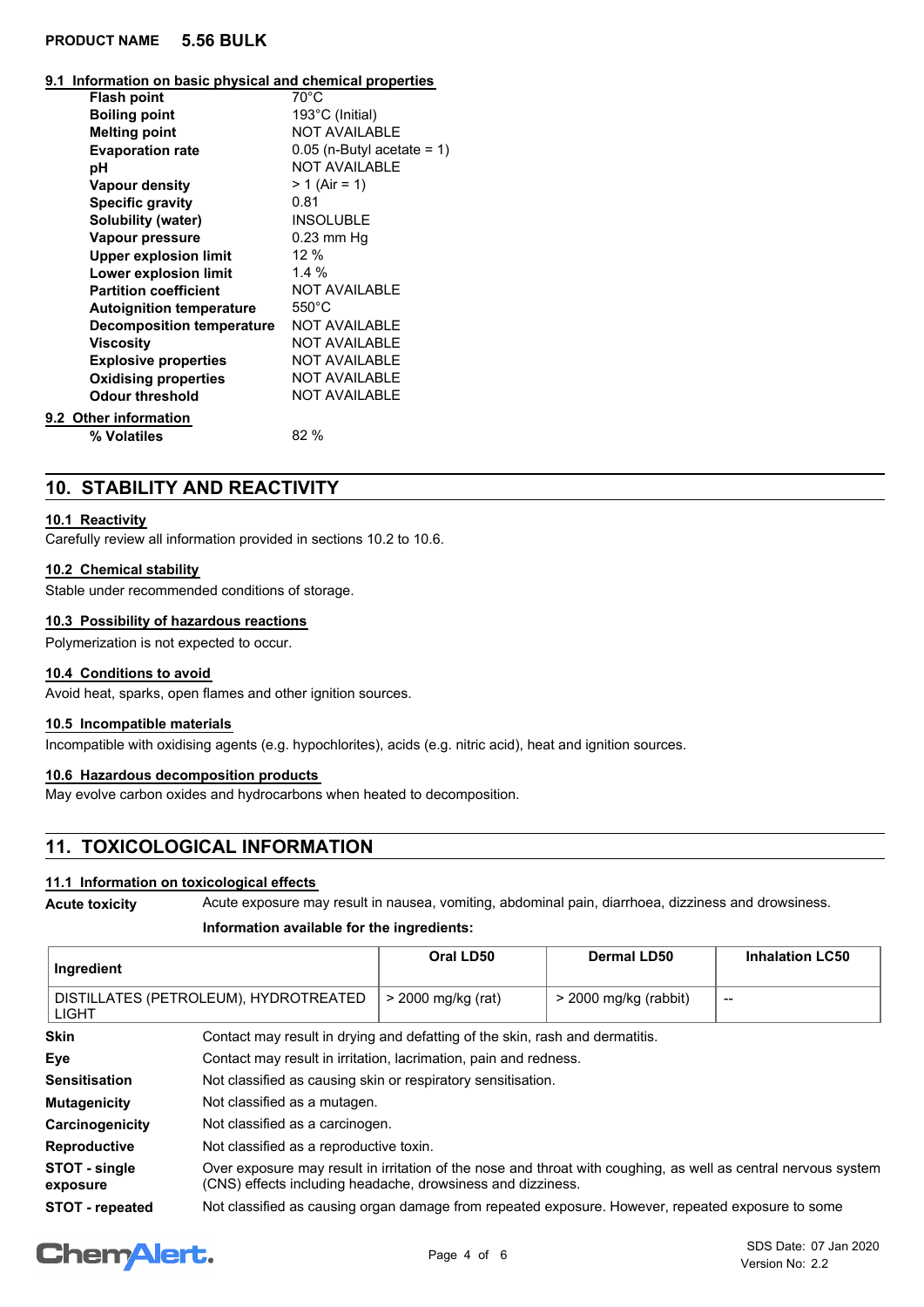**Aspiration** Aspiration into the lungs may result in chemical pneumonitis and pulmonary oedema. exposure solvents have been reported to cause adverse effects to the central nervous system (CNS).

# **12. ECOLOGICAL INFORMATION**

# **12.1 Toxicity**

No information provided.

# **12.2 Persistence and degradability**

No information provided.

# **12.3 Bioaccumulative potential**

No information provided.

# **12.4 Mobility in soil**

No information provided.

# **12.5 Other adverse effects**

No information provided.

# **13. DISPOSAL CONSIDERATIONS**

# **13.1 Waste treatment methods**

Reuse where possible. Alternatively, absorb with sand or similar and dispose of to an approved landfill site. Contact the manufacturer/supplier for additional information (if required). **Waste disposal**

Legislation **Dispose of in accordance with relevant local legislation.** 

# **14. TRANSPORT INFORMATION**

# **NOT CLASSIFIED AS A DANGEROUS GOOD BY THE CRITERIA OF THE ADG CODE, IMDG OR IATA**

|                                     | <b>LAND TRANSPORT (ADG)</b> | <b>SEA TRANSPORT (IMDG / IMO)</b> | AIR TRANSPORT (IATA / ICAO) |
|-------------------------------------|-----------------------------|-----------------------------------|-----------------------------|
|                                     |                             |                                   |                             |
| 14.1 UN Number                      | None allocated.             | None allocated.                   | None allocated.             |
| 14.2 Proper<br><b>Shipping Name</b> | None allocated.             | None allocated.                   | None allocated.             |
| 14.3 Transport<br>hazard class      | None allocated.             | None allocated.                   | None allocated.             |
| 14.4 Packing Group                  | None allocated.             | None allocated.                   | None allocated.             |

# **14.5 Environmental hazards**

No information provided.

# **14.6 Special precautions for user**

**Hazchem code** None allocated.

# **15. REGULATORY INFORMATION**

# **15.1 Safety, health and environmental regulations/legislation specific for the substance or mixture**

Classified as a Schedule 5 (S5) Standard for the Uniform Scheduling of Medicines and Poisons (SUSMP). **Poison schedule**

Safework Australia criteria is based on the Globally Harmonised System (GHS) of Classification and Labelling of Chemicals. **Classifications**

#### **AUSTRALIA: AICS (Australian Inventory of Chemical Substances)** All components are listed on AICS, or are exempt. **Inventory listings**

# **16. OTHER INFORMATION**

**Additional information**